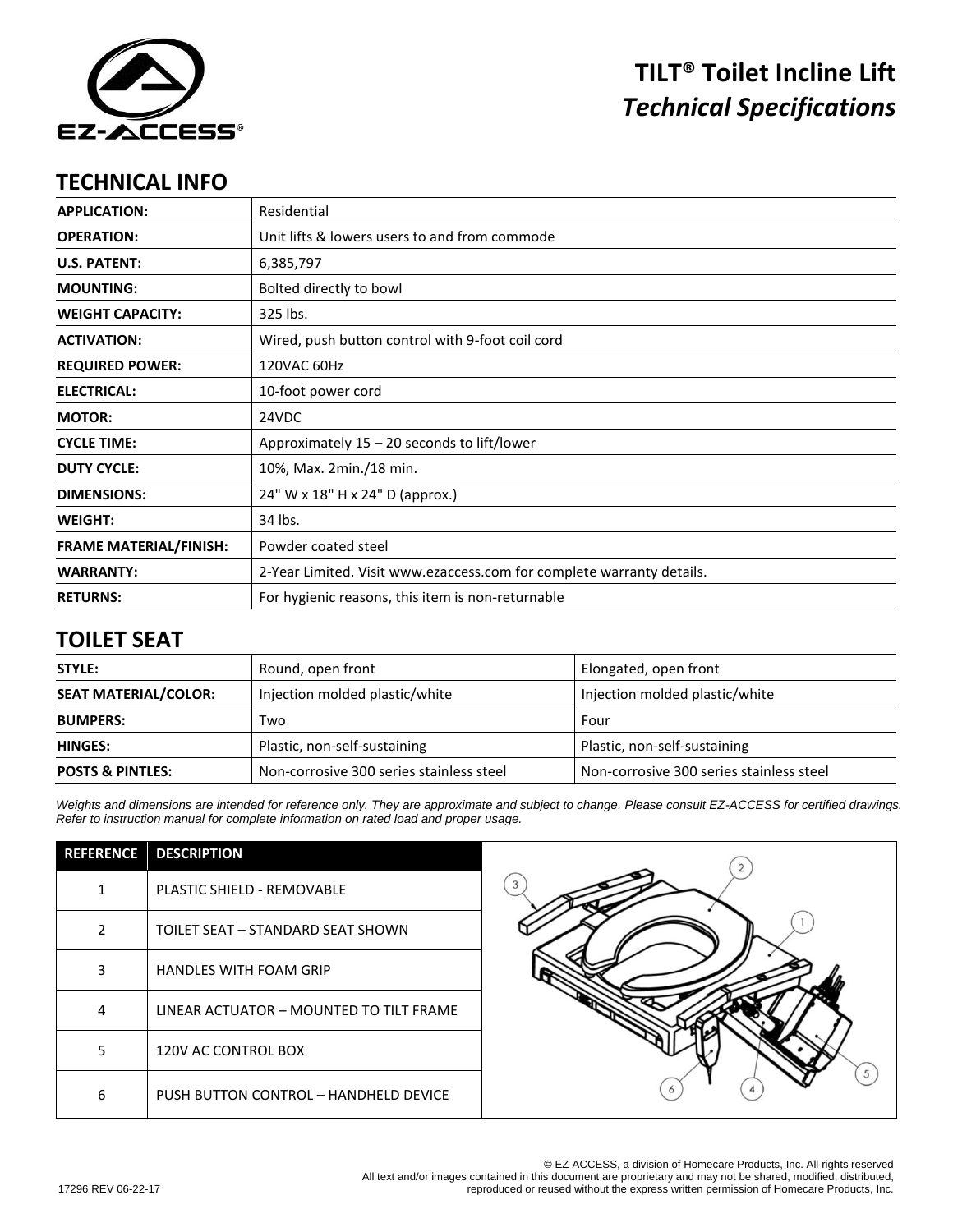

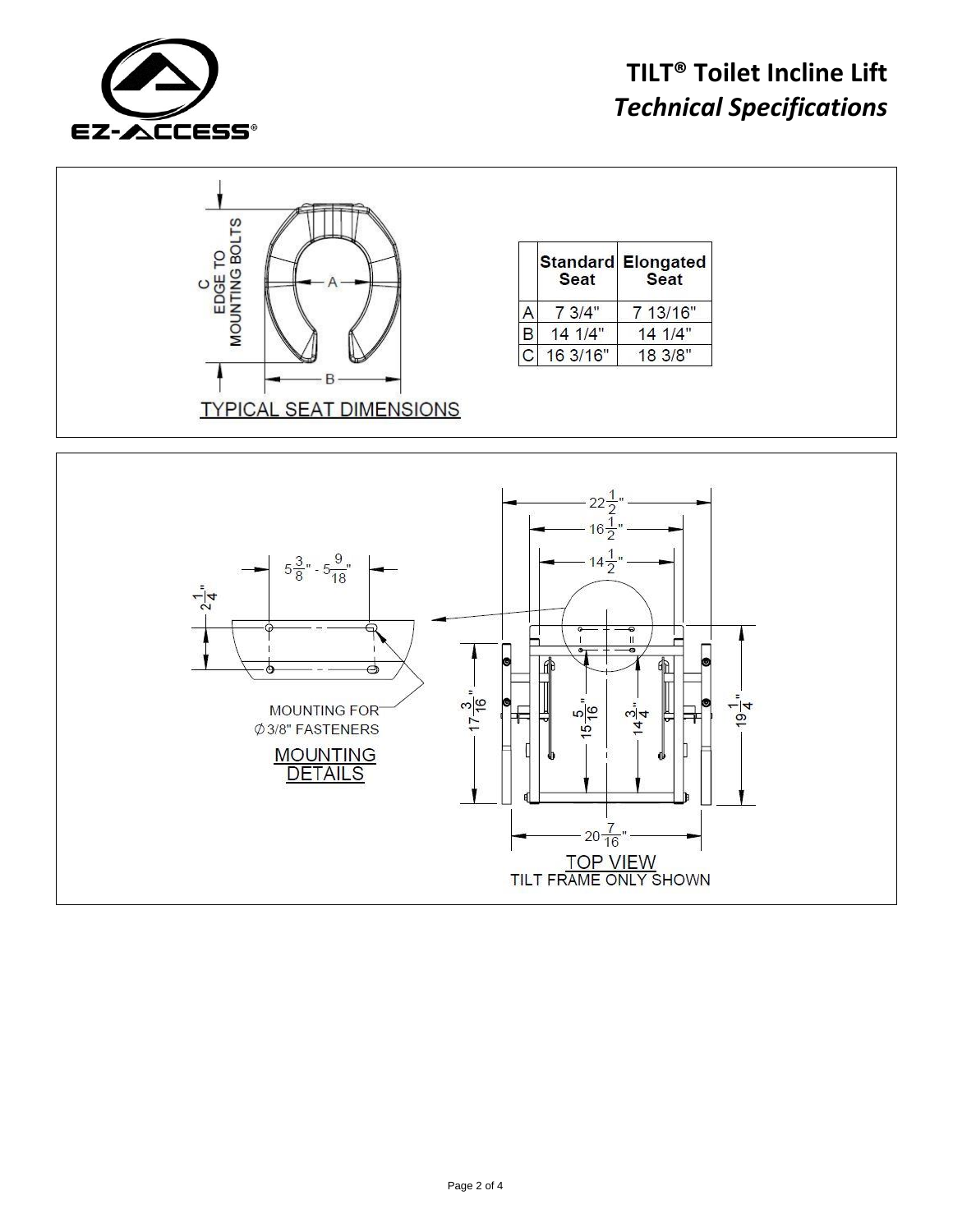

# **TILT® Toilet Incline Lift** *Technical Specifications*